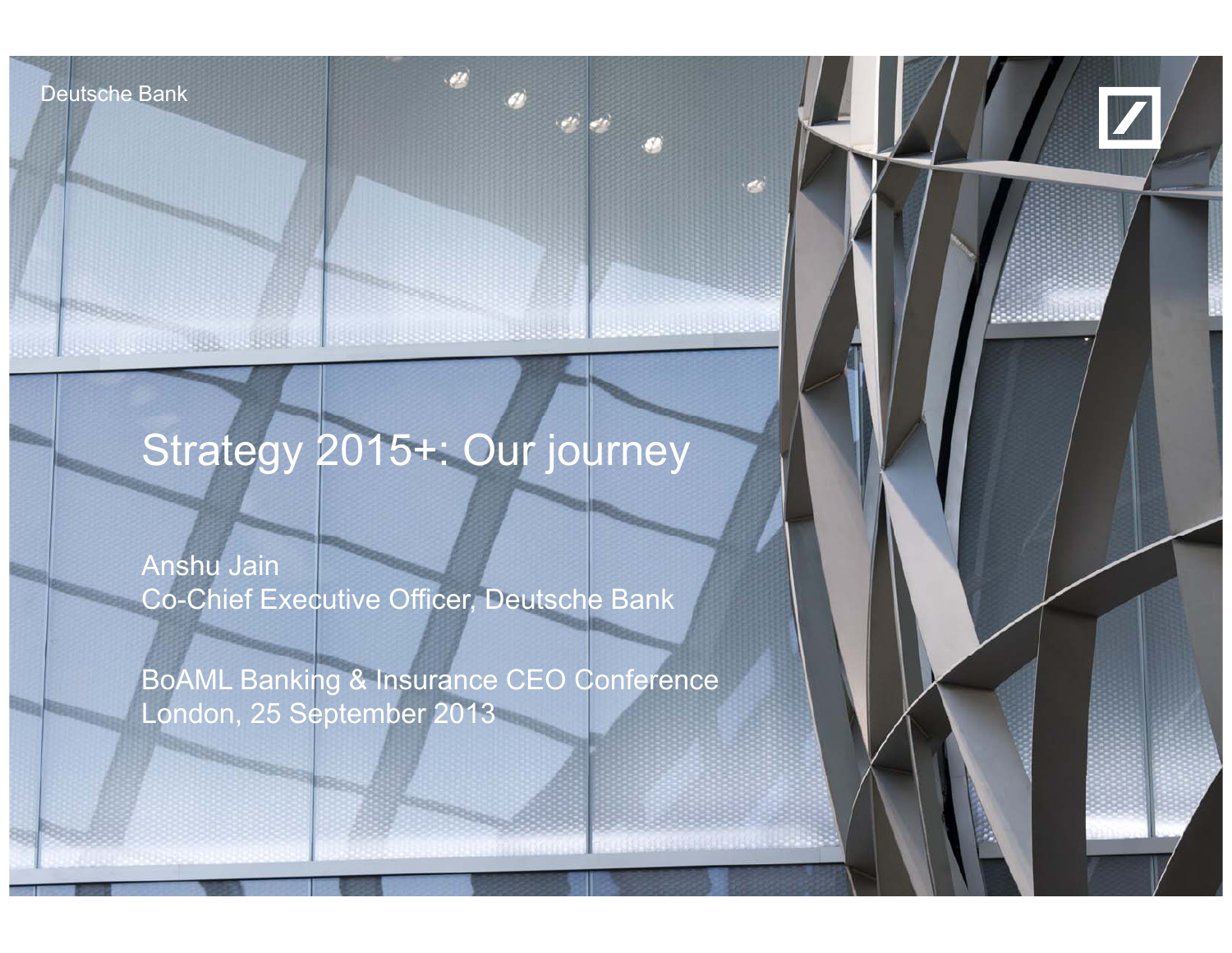## We are 16 months into our three year journey





### Progress on controllables

| Capital                    | Reached 10% Basel 3 common equity tier 1 ratio                   |  |  |  |  |
|----------------------------|------------------------------------------------------------------|--|--|--|--|
| Cost                       | Adjusted cost base reduced by EUR 600 m $yoy^{(1)}$              |  |  |  |  |
|                            | <b>Competencies</b> Strengthened 1H2013 results across divisions |  |  |  |  |
| <b>Clients</b>             | Progressed in delivering 'One Bank' to our clients               |  |  |  |  |
| <b>Culture</b>             | Launched new values and beliefs                                  |  |  |  |  |
| Changes in uncontrollables |                                                                  |  |  |  |  |
| Macro/<br><b>Markets</b>   | Macro/market environment has mostly improved                     |  |  |  |  |
| <b>Regulation</b>          | Regulation has further intensified                               |  |  |  |  |
| Litigation                 | Industry-wide issues with larger impact                          |  |  |  |  |

(1) 1H2013 vs. 1H2012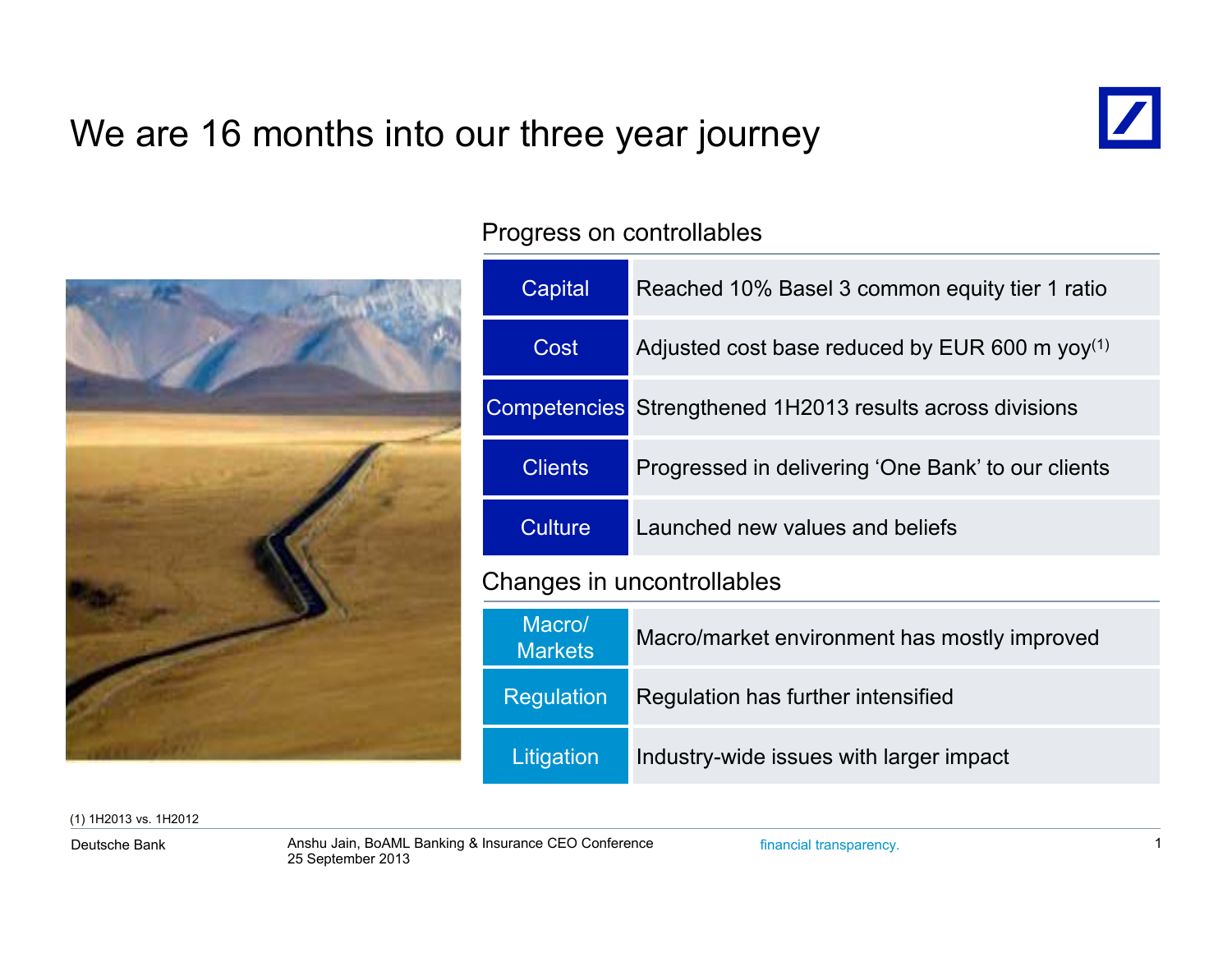Agenda



#### **1The environment**

- 2Our journey
- 3 The dividend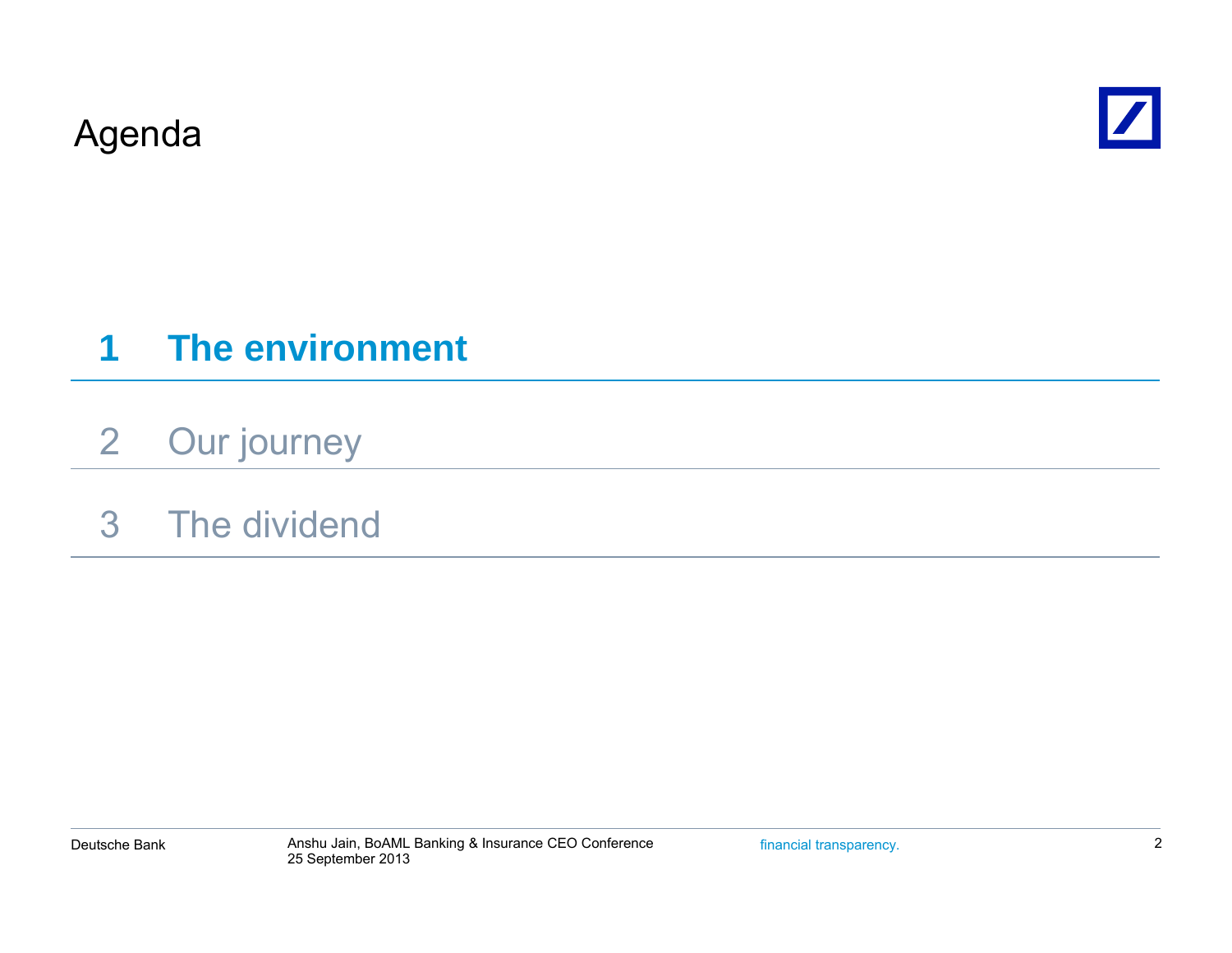## Macro/markets: In the past year, the macroeconomic and market environment has mostly improved



Jun-12 | Sep-13 Key developments since June 2012 Recovery momentum today vs. June 2012 Germany **C** Y  $\overrightarrow{a}$   $\rightarrow$ Containment of Euro crisisEurope US $\mathbf S$  , and  $\mathbf Z$ 71 Fed tapering Japan  $\rightarrow$ China and  $\overline{z}$ ㅋ → US recovery Other EMM<sub>a</sub> EM volatility **Negative → Neutral** *A* Positive

Source: DB Research

Deutsche Bank

Anshu Jain, BoAML Banking & Insurance CEO Conference financial transparency. 3 25 September 2013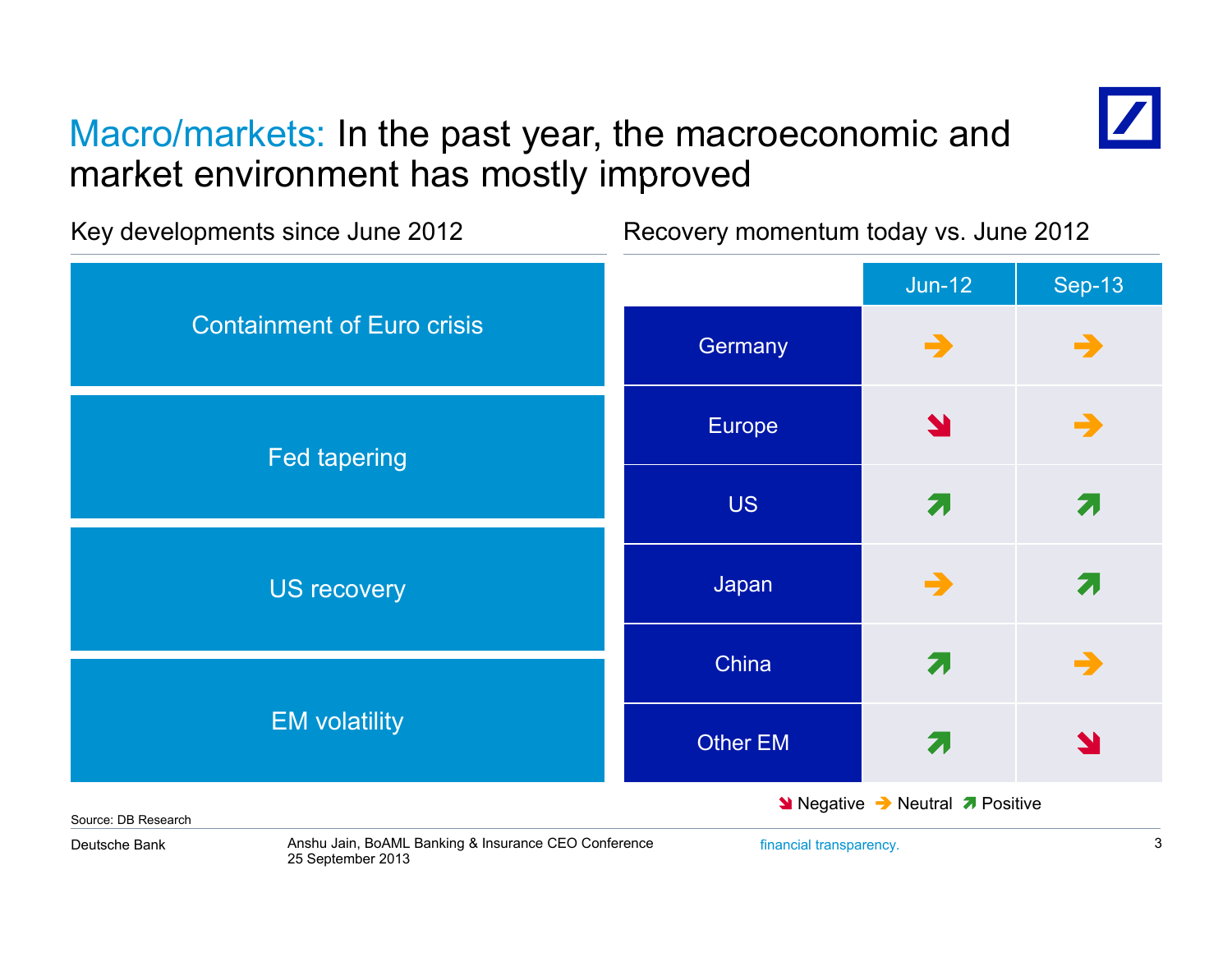## Intensified regulatory environment in the last year



| Bank leverage ratio                                                                                                        | <b>Bank structure reform</b>                                                           | EU compensation<br>rules                                                                                                           | Foreign bank rules in<br>the US                                                                                         |  |
|----------------------------------------------------------------------------------------------------------------------------|----------------------------------------------------------------------------------------|------------------------------------------------------------------------------------------------------------------------------------|-------------------------------------------------------------------------------------------------------------------------|--|
| Leverage as key<br>regulatory metric<br>agreed, uncertainty<br>around final definition,<br>in particular across<br>regions | Multiple proposals for<br>separating some<br>trading activities from<br>deposit taking | <b>Proposal for stricter</b><br>compensation<br>practices, in particular<br>targeting a better<br>mix of fixed and<br>variable pay | Proposal for enhanced<br>regulatory<br>requirements, in<br>particular affecting<br>capitalization, for<br>foreign banks |  |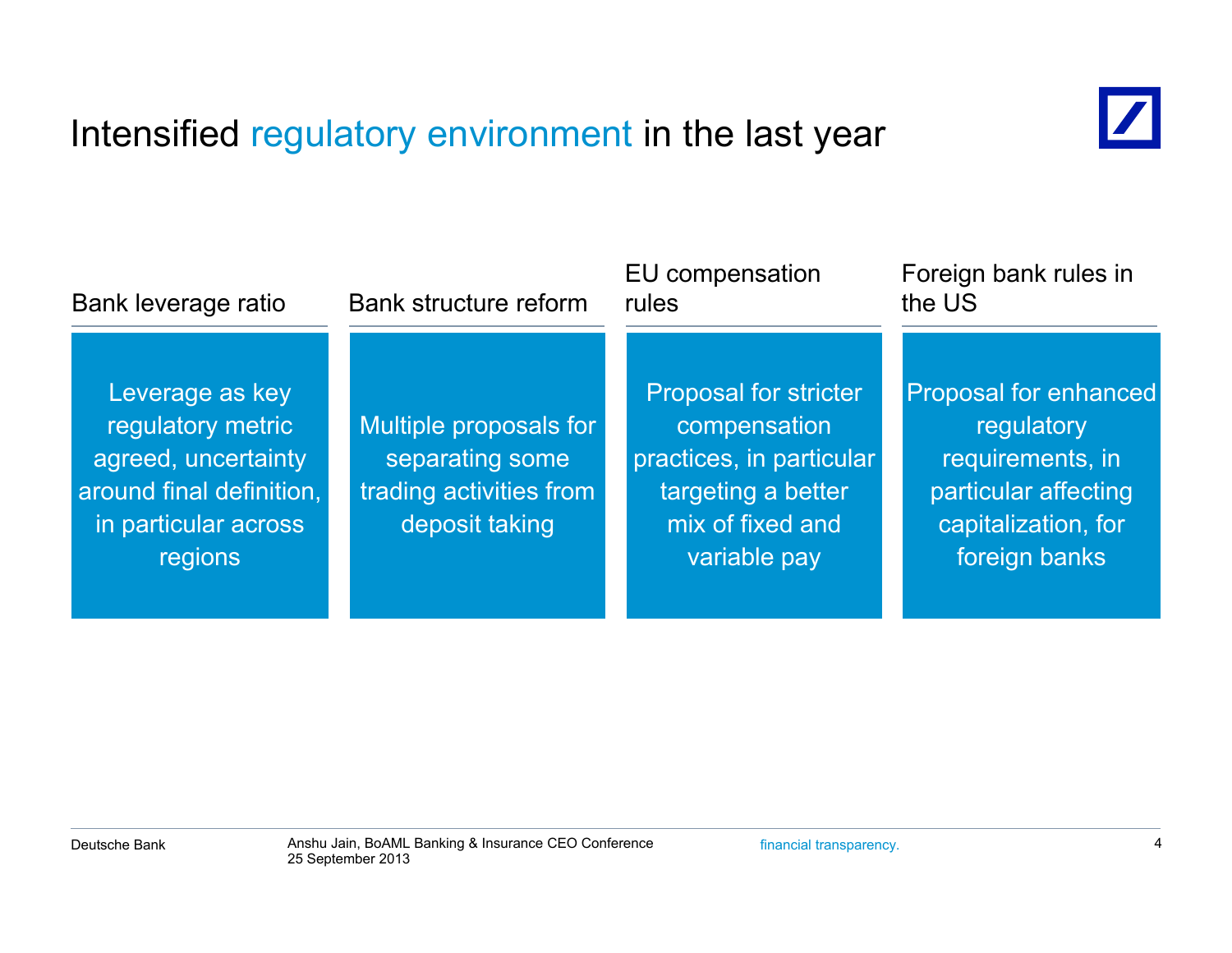Agenda



## 1 The environment

### **2Our journey**

## 3 The dividend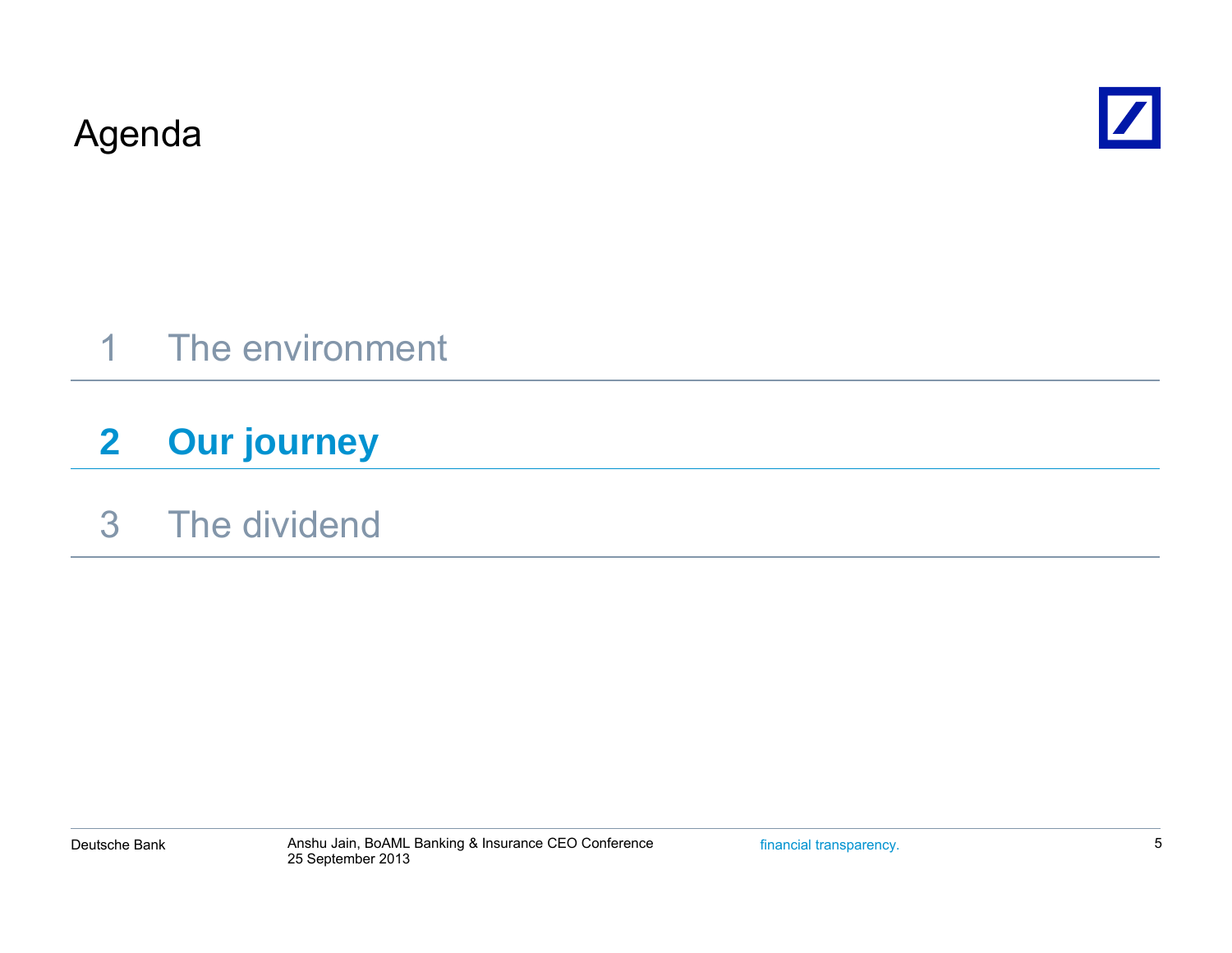### Solid performance in 1H2013 In EUR bn, unless otherwise stated



|                                  |                                          |        | Group     |        | Core Bank(1) |
|----------------------------------|------------------------------------------|--------|-----------|--------|--------------|
|                                  |                                          | 1H2013 | 1H2012    | 1H2013 | 1H2012       |
|                                  | Net revenues                             | 17.6   | 17.2      | 17.0   | 16.6         |
|                                  | Total noninterest expenses               | 13.6   | 13.6      | 12.3   | 12.5         |
| <b>Performance</b><br>highlights | Memo: adjusted cost base(2)              | 11.9   | 12.5      |        |              |
|                                  | Income before income taxes               | 3.2    | 2.9       | 4.1    | 3.6          |
|                                  | Net income                               | 2.0    | 2.1       | 2.6    | 2.6          |
|                                  | Post-tax return on average active equity | 7.3%   | 7.5%      | 11.8%  | 12.1%        |
|                                  |                                          |        |           |        |              |
| Capital                          | Common equity tier 1 ratio (Basel 2.5)   | 13.3%  | 10.2%     |        |              |
|                                  | Common equity tier 1 ratio (Basel 3)(3)  | 10.0%  | $< 6.0\%$ |        |              |

Note for the whole document: Basel 3 / B3 represents CRR/CRD4 if not stated otherwise

Note: Figures are pro-forma and on a fully loaded basis; numbers may not add up due to rounding

(1) Core Bank includes CB&S, GTB, DeAWM, PBC and C&A (2) Adjusted for non-underlying items, CtA and litigations (3) 1H2013 pro-forma Basel 3 Capital ratio (fully loaded); capital is allocated based on Economic Capital (inline with methodology to derive Basel 2.5 ratio for current and prior quarters)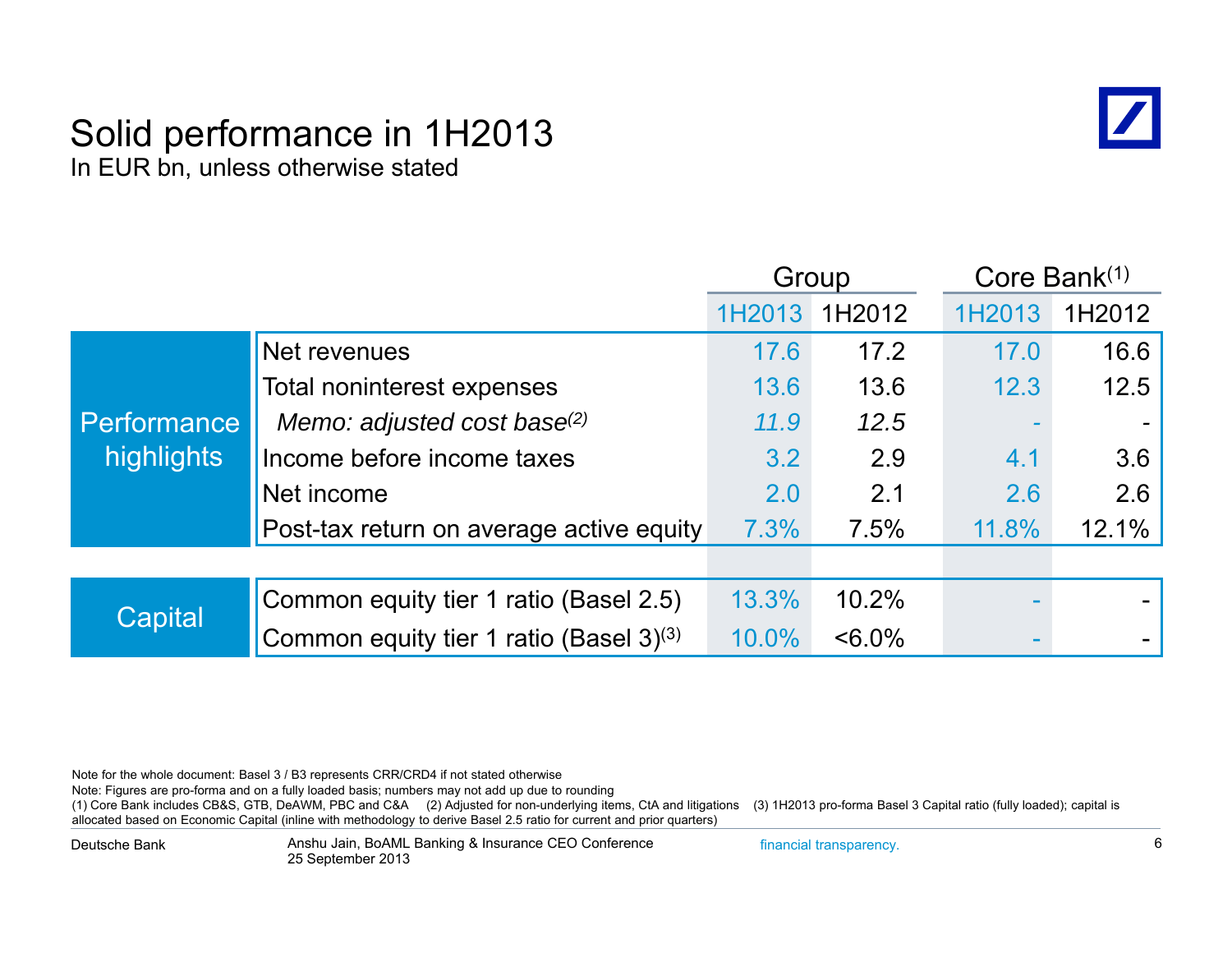## Capital: Our common equity tier 1 ratio is in line with peers but focus has shifted to leverage



Basel 3 common equity tier 1 ratio



### New regulatory leverage ratio

Reported leverage ratio<sup>(1)</sup>, as of 30 June 2013, in  $%$ 



(1) US banks based on Fed NPR rules, EU banks based on CRD4, Swiss banks based on SRB rules. Capital / numerator includes current eligible AT1 outstanding (under phase-in); assuming new eligible AT1 will be issued as this phases out. Including impact from announced capital increase, where applicable Source: Company data, DB Research where not available

Deutsche Bank

Anshu Jain, BoAML Banking & Insurance CEO Conference financial transparency. 7 25 September 2013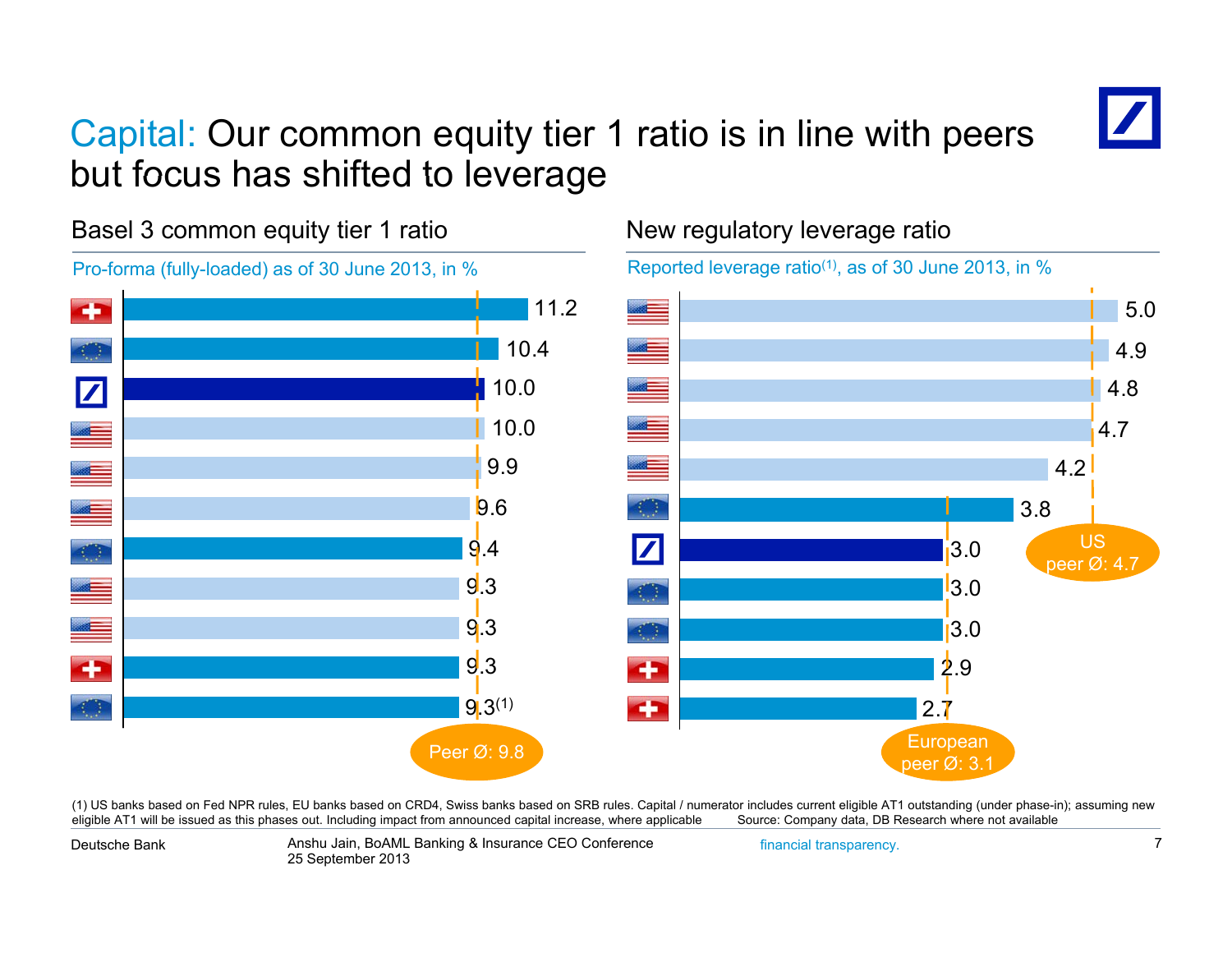### Capital: Why do EU banks have structurally lower leverage? In %, as of 30 June 2013 except loan loss ratio

Lower RWA density of European banks... The flect lower loan losses



(1) US banks based on Fed NPR rules, EU banks based on CRD4, Swiss banks based on SRB rules. Capital / numerator includes current eligible AT1 outstanding (under phase-in); assuming new<br>eligible AT1 will be issued as this 2012. Deutsche Bank's 2010 ratio adjusted to reflect 12 months of Postbank provisions, 2011 and 2012 provisions include releases from Postbank shown as other interest income Source: Company data, DB Research where not available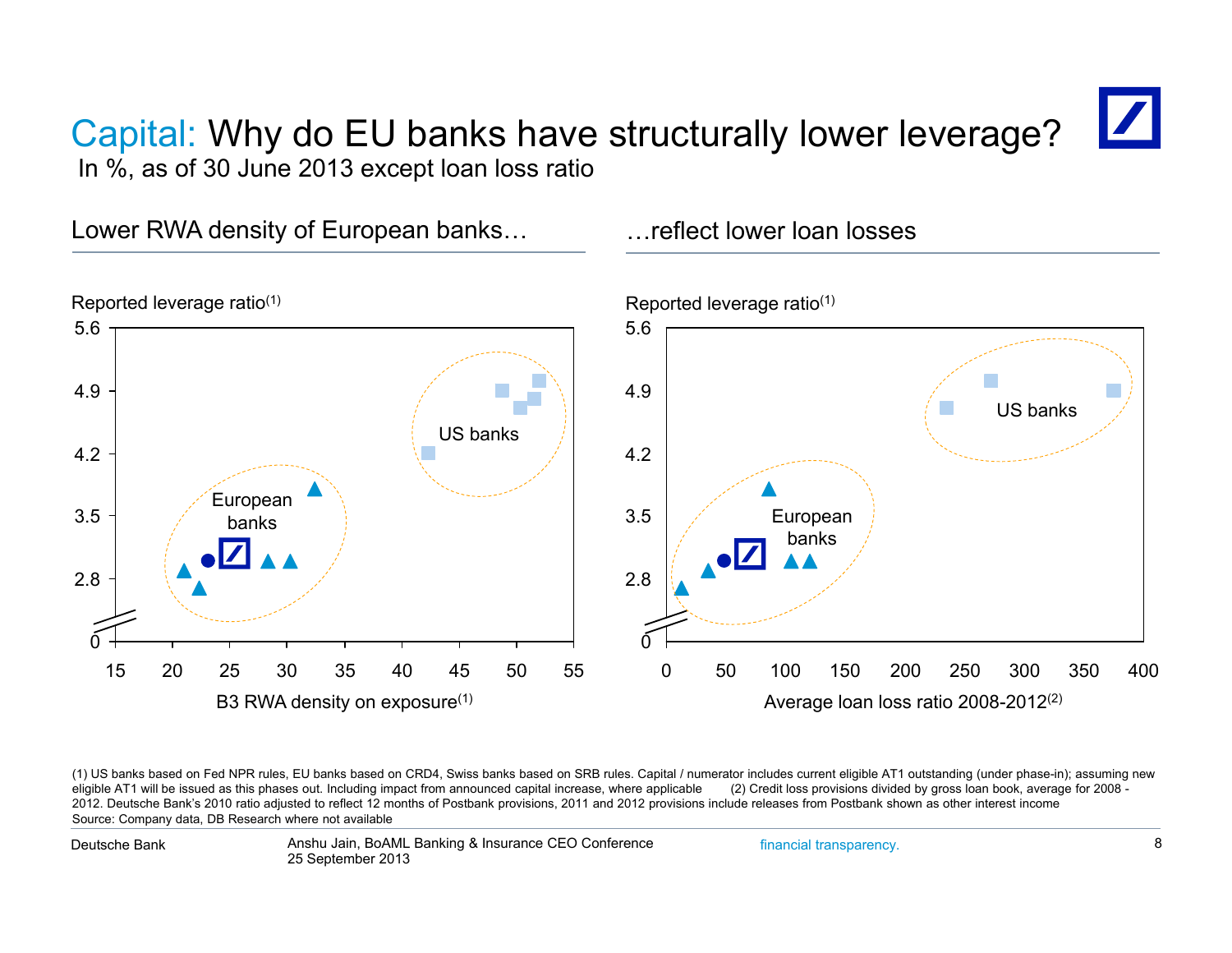## Capital: We have decided to reduce EUR 250 bn of exposure to create <sup>a</sup> buffer to expected European standards



Note: Numbers may not add up due to rounding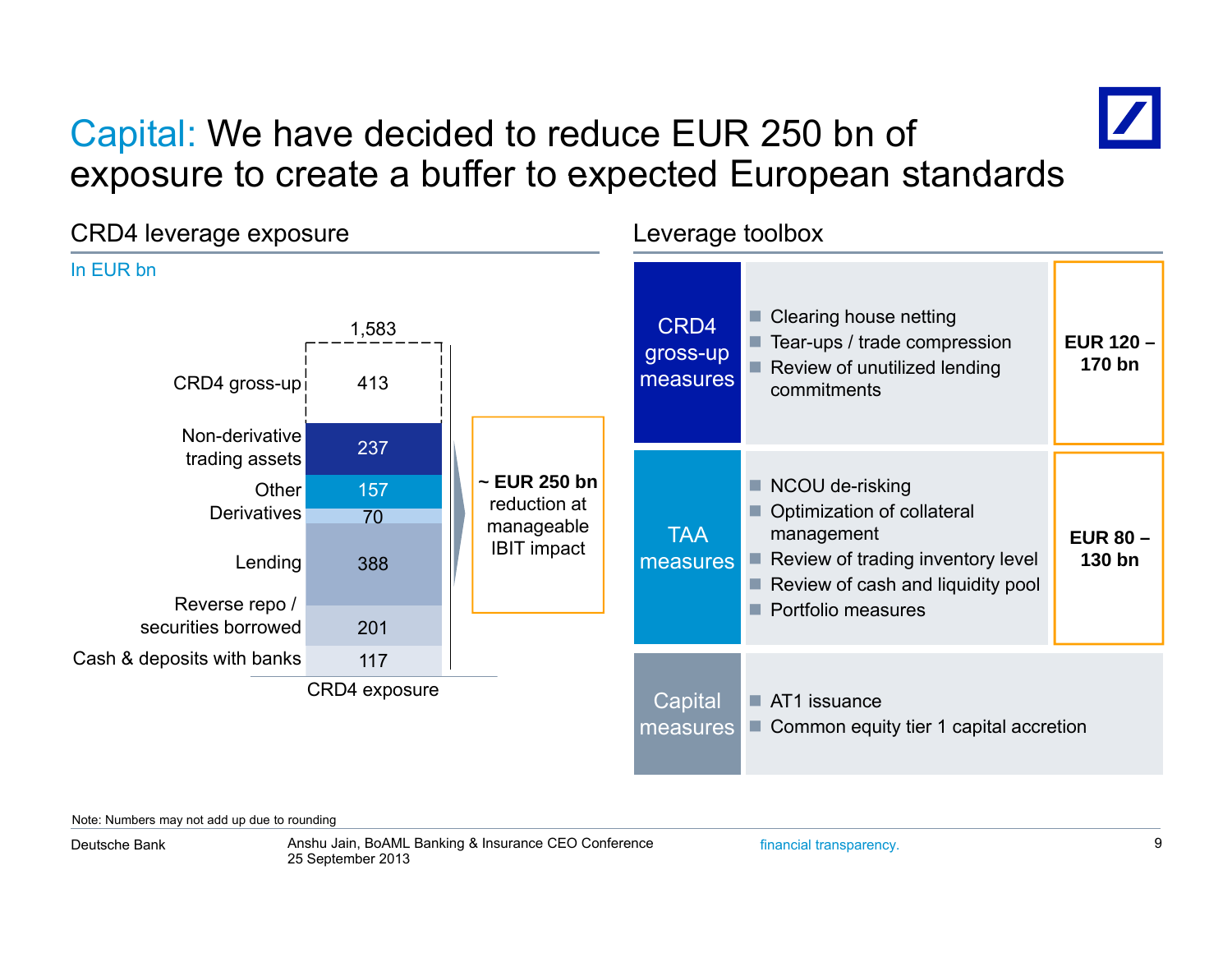## Costs: OpEx program is on track



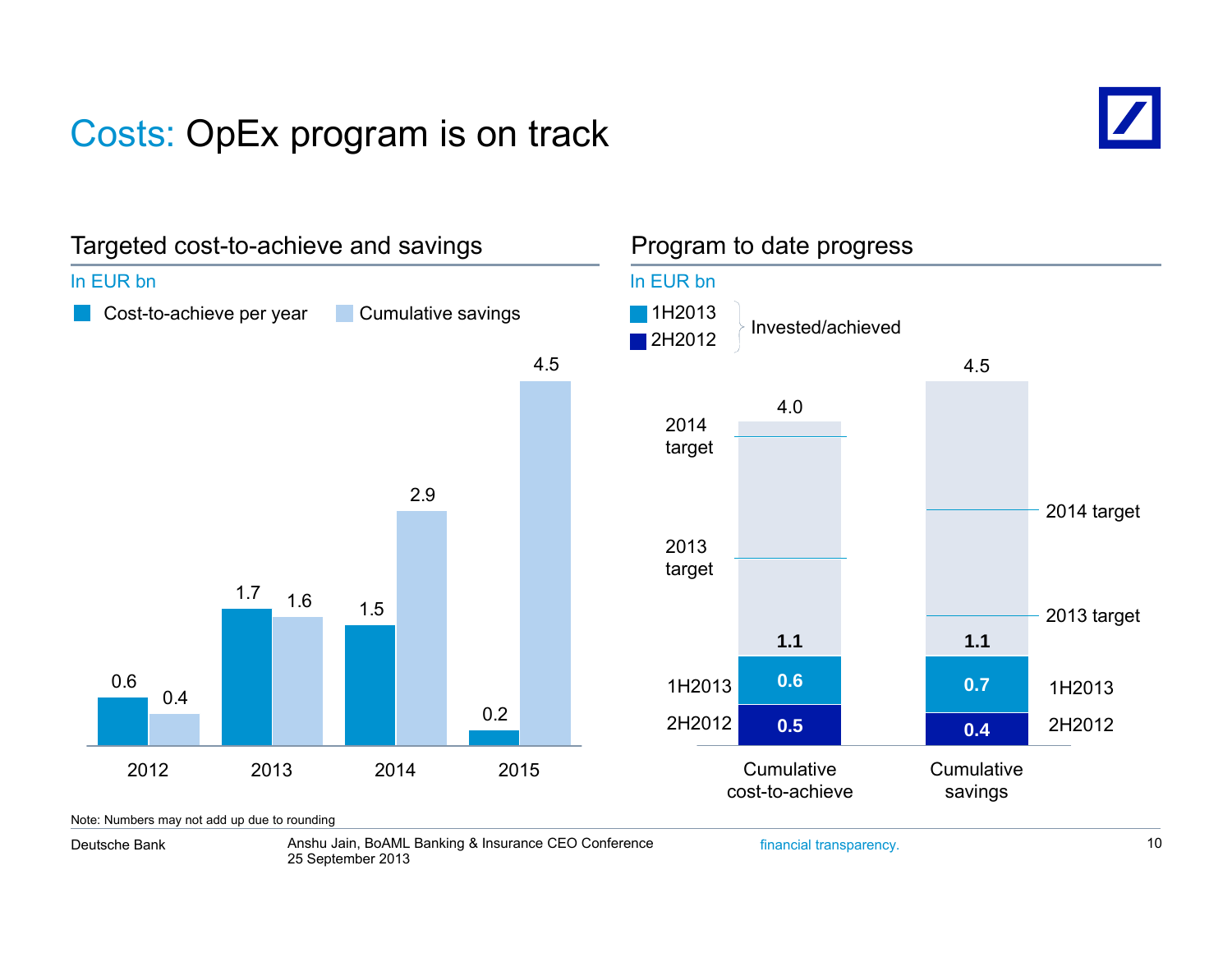# CB&S: Focused on doing more with less



As of 30 June 2013

| Example challenges |                                       |  | <b>Business response</b>            |                                                   |           |  |
|--------------------|---------------------------------------|--|-------------------------------------|---------------------------------------------------|-----------|--|
|                    | Macro - emerging<br>three-speed-world |  | <b>Franchise</b><br>resilience      | Debt and equity origination $(1)$                 | $+38%$    |  |
|                    | <b>Regulatory</b>                     |  |                                     | Sales & Trading Equities <sup>(1)</sup>           | $+30\%$   |  |
| pressure           |                                       |  | Sales & Trading Debt <sup>(1)</sup> | (13)%                                             |           |  |
|                    | Lower industry<br>volumes             |  | <b>Recalibration of</b><br>platform | Front-office full-time equivalents <sup>(2)</sup> | (12)%     |  |
|                    | Increased public<br>scrutiny          |  |                                     | Basel 2.5 risk-weighted assets $(2)$              | $(19) \%$ |  |

(1) Revenues; 1H2013 vs. 1H2012 (2) 30 June 2013 vs. 30 June 2012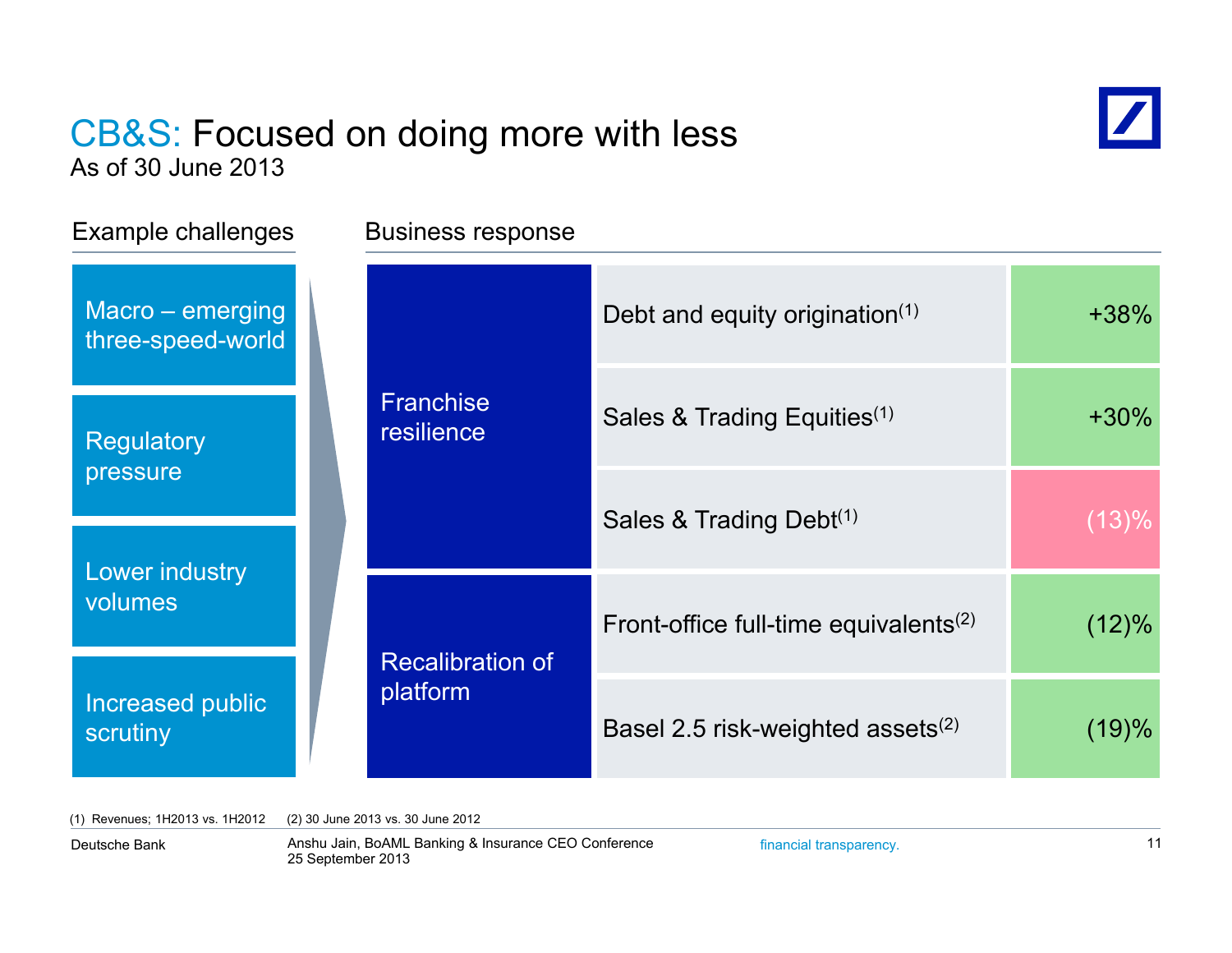### PBC: Delivering record profitability while integrating As of 30 June 2013



(1) Revenues; 1H2013 vs. 1H2012 (2) 1H2013 vs. 1H2012 (3) FY2012; includes revenue and cost synergies (4) 30 June 2013 to 2015

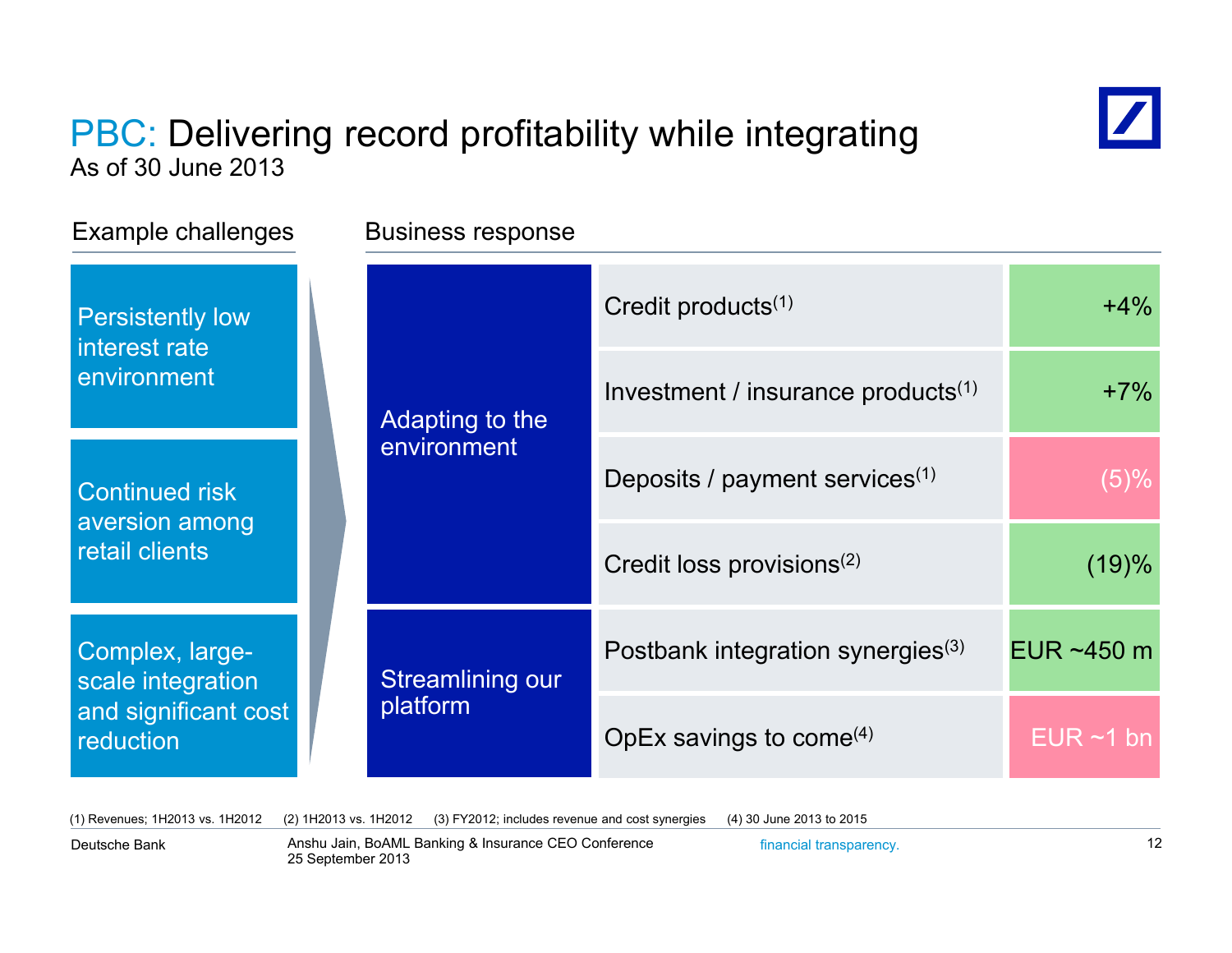### GTB: Solid performance despite headwinds As of 30 June 2013



| Example challenges                                      | <b>Business response</b>                              |                                                   |            |  |
|---------------------------------------------------------|-------------------------------------------------------|---------------------------------------------------|------------|--|
|                                                         | Solid performance<br>and strong cost<br>discipline    | Revenues <sup>(1)</sup>                           | $+2%$      |  |
| <b>Persistently low</b><br>interest rate<br>environment |                                                       | Non-interest expenses $(1)$                       | $(6)\%$    |  |
|                                                         |                                                       | Return on equity <sup>(2)</sup>                   | 22%        |  |
|                                                         | <b>Continued</b><br>positive<br>momentum vs.<br>peers | Revenue growth vs. peer<br>average <sup>(1)</sup> | $+2.4$ ppt |  |
| <b>Continued margin</b><br>compression                  |                                                       | Delivering in the Americas <sup>(3)</sup>         | $+11%$     |  |
|                                                         |                                                       | Increased competition in APAC <sup>(3)</sup>      | $(4)\%$    |  |

(1) 1H2013 vs. 1H2012 (2) Post-tax; 1H2013 (3) Revenues; 1H2013 vs. 1H2012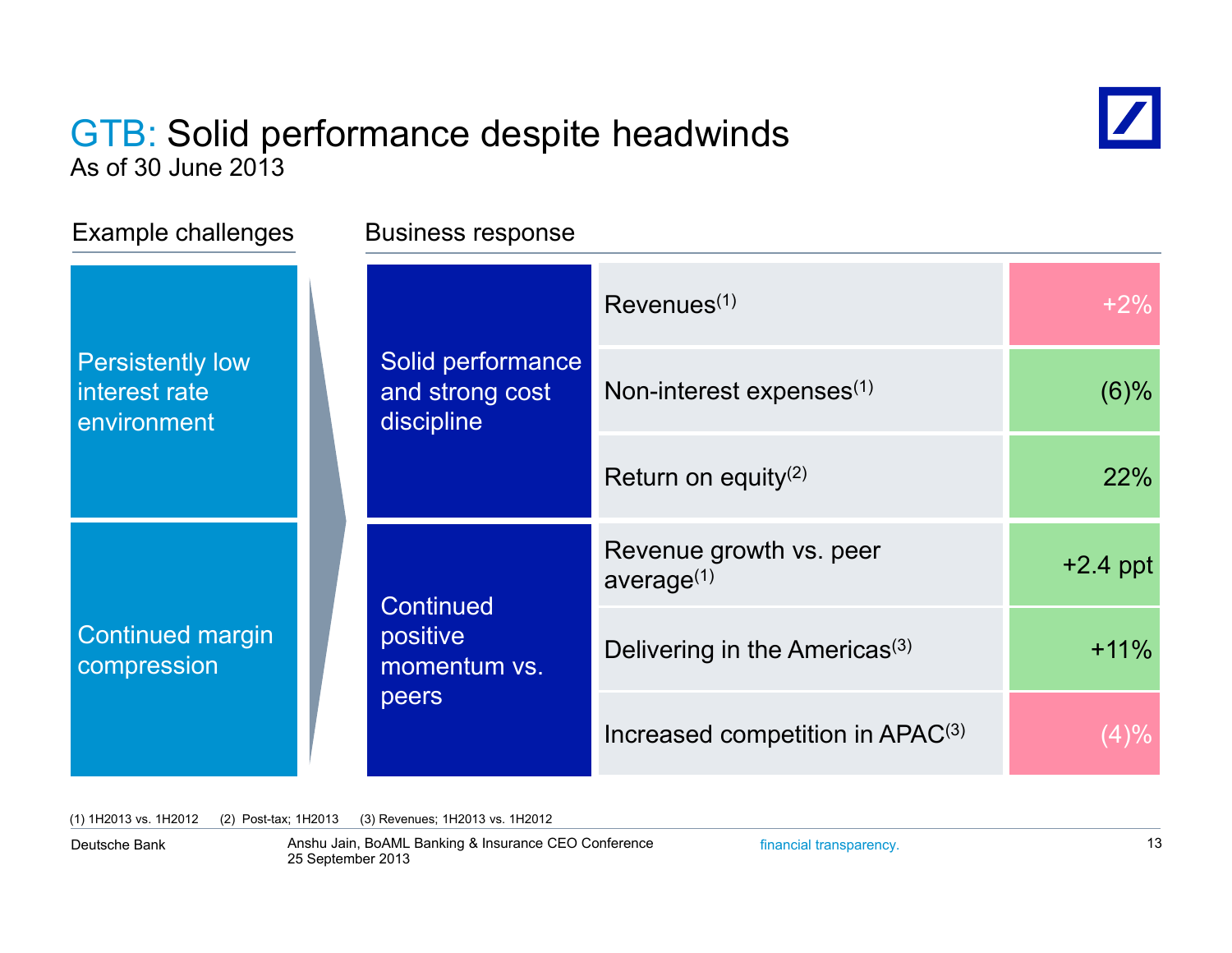### DeAWM: Cutting, merging, and growing As of 30 June 2013



Example challenges Business response Net new money $^{(1)}$   $\qquad \qquad$  EUR 6 bn Improving our offering to clients  $\left\vert \text{Revenues}^{(2)} \right\vert$   $\left\vert \text{Revenues}^{(2)} \right\vert$   $\left\vert \text{Revenues}^{(3)} \right\vert$   $\left\vert \text{Imperbras}^{(4)} \right\vert$   $\left\vert \text{Imperbras}^{(5)} \right\vert$   $\left\vert \text{Imperbras}^{(6)} \right\vert$   $\left\vert \text{Imperbras}^{(7)} \right\vert$   $\left\vert \text{Imperbras}^{(7)} \right\vert$   $\left\vert \text{Imperbras}^{(8)} \right\vert$   $\left$ Complex business integration Gap in revenue margin to top 3 **Elimination of Elimination of Allen Contract Contract Property** (1) platform duplication  $~1$ ~50 bps **Increasing** Front-office full-time equivalents<sup>(3)</sup>  $(9)$ % platform duplication<br>Bifurcation of alpha Increasing Income before income taxes excl. <br>and beta products income before income taxes excl. <br> $+60\%$ 78%Cost / income ratio excl.<br>cost-to-achieve<sup>(1)</sup> **Bifurcation of alpha** and beta products and margin pressure cost-to-achieve(2)

(1) 1H2013 (2) 1H2013 vs. 1H2012 (3) 30 June 2013 vs. 30 June 2012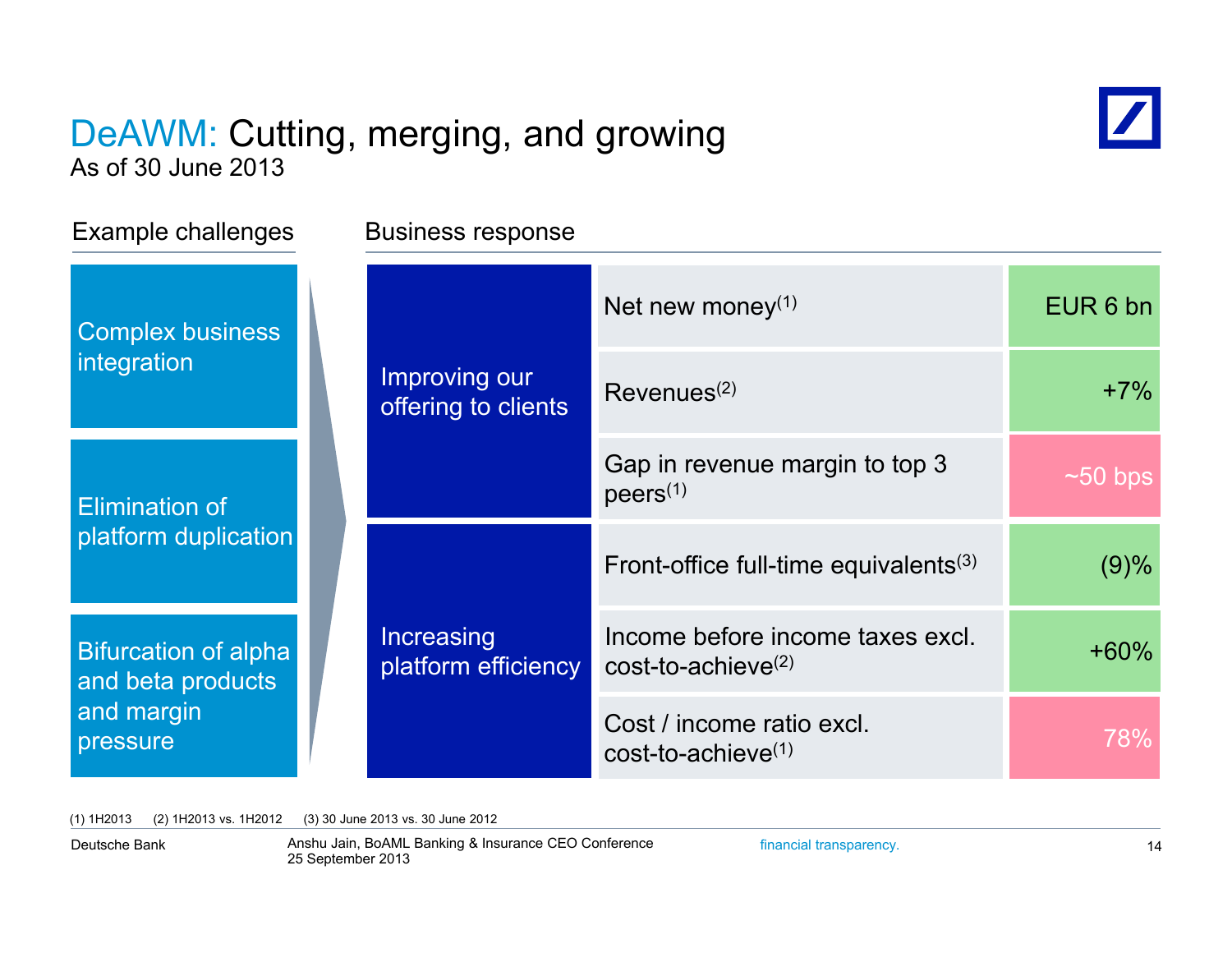### NCOU: Addition through subtraction As of 30 June 2013



Example challenges Business response

| Uncertain financial<br>markets              |                                       | Adjusted assets <sup>(1)</sup>                                   | $EUR(46)$ bn             |
|---------------------------------------------|---------------------------------------|------------------------------------------------------------------|--------------------------|
|                                             | Significant<br>de-risking             | Basel 3 risk weighted assets <sup>(1)</sup>                      | $EUR(61)$ bn             |
| Industrial/operating<br>assets for disposal |                                       | Basel 3 common equity tier 1 ratio<br>generation $(1)$           | $+84$ bps <sup>(2)</sup> |
|                                             |                                       | Credit loss provisions <sup>(3)</sup>                            | $+14%$                   |
| Longer-term effect<br>of legacy positions   | <b>Resolution of</b><br>legacy issues | Operational risk as % of risk-<br>weighted assets <sup>(4)</sup> | 27%                      |
|                                             |                                       | Market risk as % of risk-weighted<br>assets $(4)$                | 25%                      |

(1) 30 June 2013 vs. 30 June 2012 (2) ~108 bps common equity tier 1 ratio generation excluding litigation charges (3) 1H2013 vs. 1H2012 (4) 30 June 2013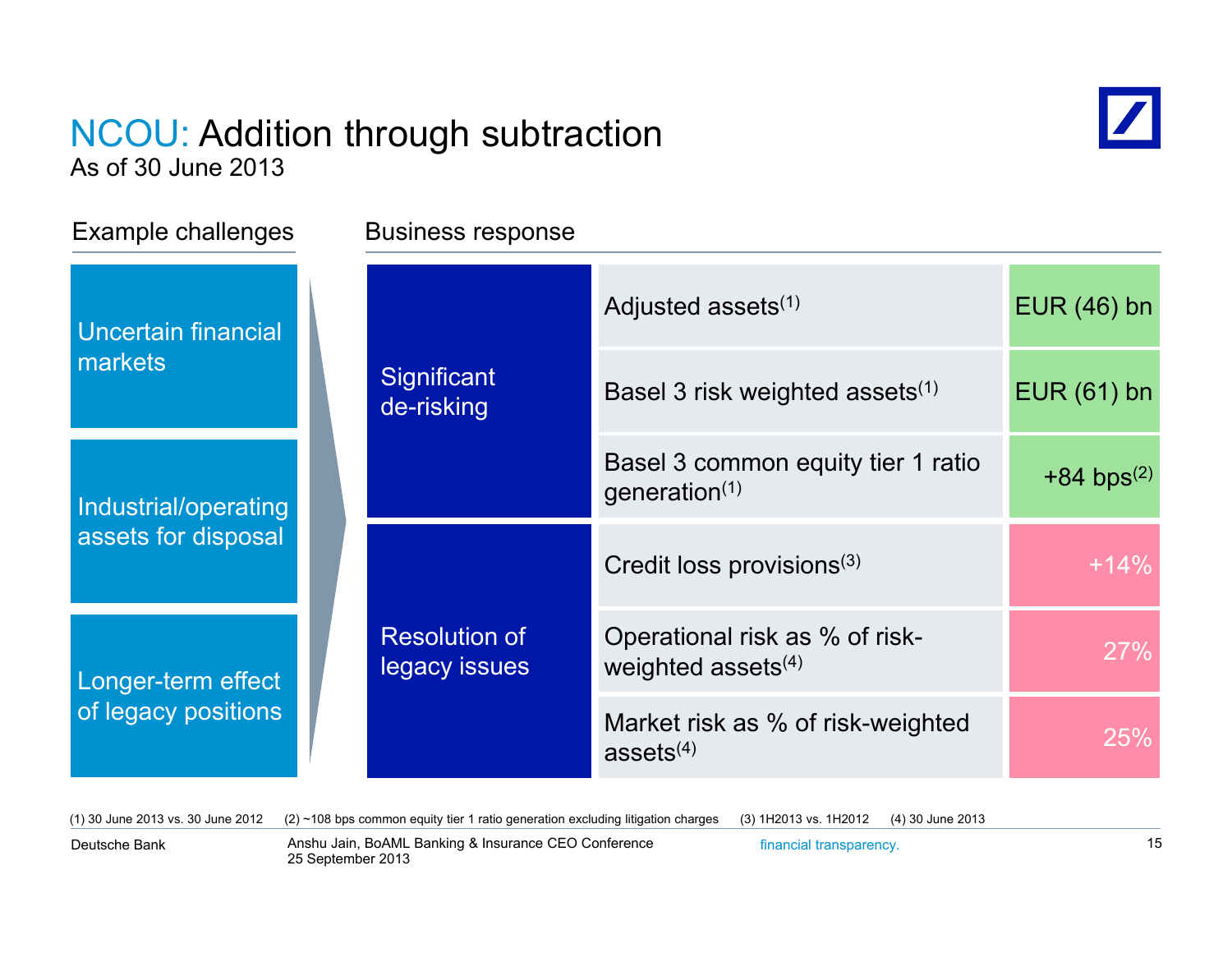## Clients: Improved client proximity and cross-divisional collaboration



Example Germany

### Strengthened footprint in Germany Theorem Key initiatives



- F. Integrated commercial banking coverage for ~900,000 small- and mid-sized corporate clients (Mittelstand), ~11,500 of which transferred to PBC
- n. Provide commercial banking clients access to 180 additional advisory centers and global product expertise
- F. Offer better local coverage possibilities to ~1,400 CB&S large corporate clients
- F connectivity by appointing 5 regional heads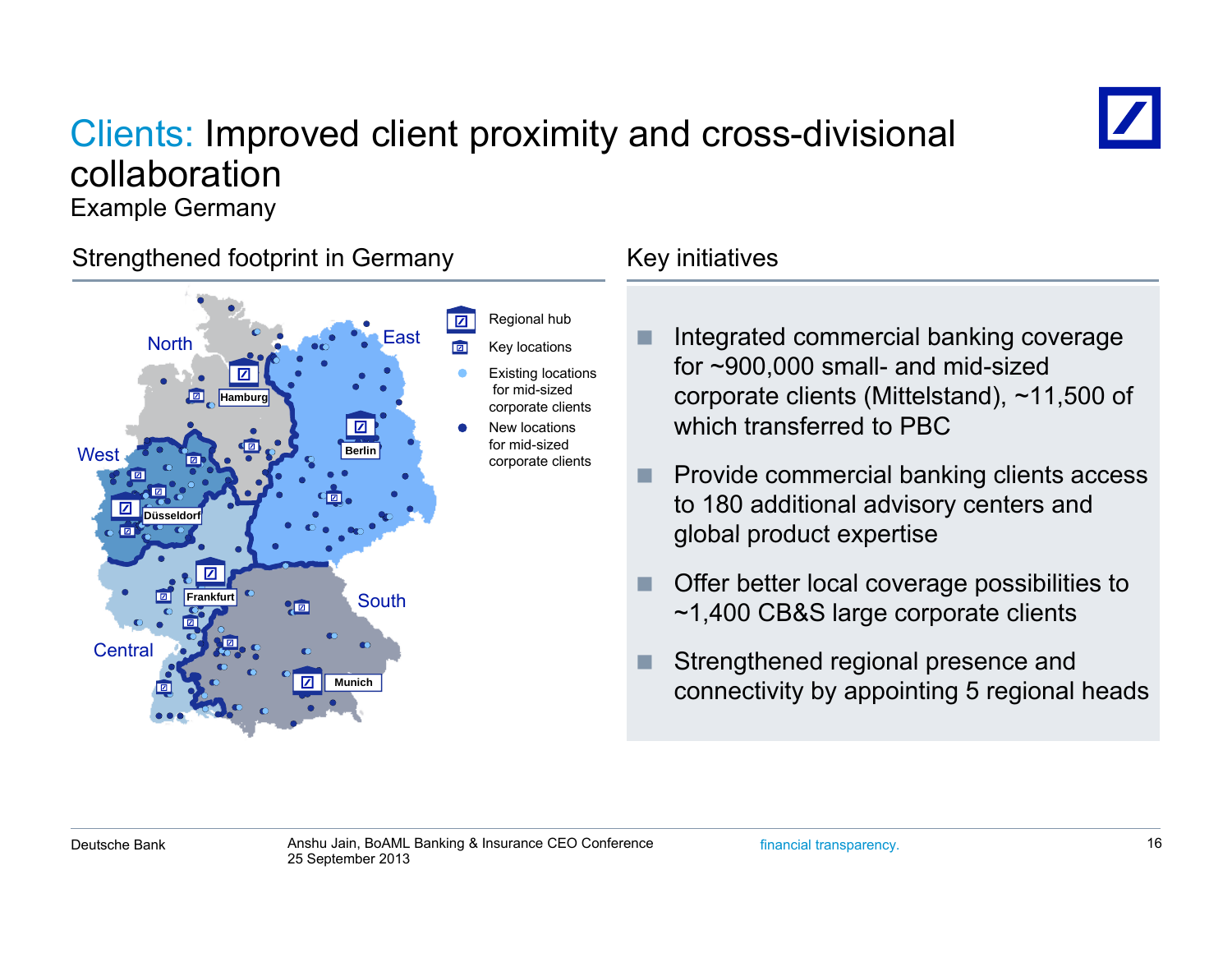## Culture: We launched our new values and beliefs



| <b>Our values</b>                                                                     |                                                                                                                                           |                                                                                                                         |                                                                                                                        |                                                                                                            |                                                                                                                                          |  |
|---------------------------------------------------------------------------------------|-------------------------------------------------------------------------------------------------------------------------------------------|-------------------------------------------------------------------------------------------------------------------------|------------------------------------------------------------------------------------------------------------------------|------------------------------------------------------------------------------------------------------------|------------------------------------------------------------------------------------------------------------------------------------------|--|
| Integrity<br><b>Our beliefs</b>                                                       | Sustainable<br>Performance                                                                                                                | <b>Client</b><br>Centricity                                                                                             | Innovation                                                                                                             | <b>Discipline</b>                                                                                          | Partnership                                                                                                                              |  |
| We live by the<br>highest standards of<br>integrity in<br>everything we say<br>and do | We drive value for<br>shareholders by<br>putting long term<br>success over short<br>term gain                                             | We earn our clients'<br>trust by placing<br>them at the core of<br>our organization                                     | We foster<br>innovation by<br>valuing intellectual<br>curiosity in our<br>people                                       | We protect the<br>firm's resources by<br>always thinking and<br>acting like owners                         | We build diverse<br>teams to generate<br>better ideas and<br>reach more<br>balanced decisions                                            |  |
| We will do what is<br>right – not just what<br>is allowed                             | We encourage<br>entrepreneurial spirit<br>which responsibly<br>balances risks and<br>returns                                              | We deliver true<br>value by<br>understanding and<br>serving our clients'<br>needs best                                  | We enable our<br>clients' success by<br>constantly seeking<br>suitable solutions to<br>their problems                  | We live by the rules<br>and hold ourselves<br>accountable to<br>deliver on our<br>promises – no<br>excuses | We put the common<br>goals of the firm<br>before 'silo' loyalty<br>by trusting,<br>respecting and<br>working with each<br>other          |  |
| We communicate<br>openly; we invite,<br>provide and respect<br>challenging views      | We pursue lasting<br>performance by<br>developing, nurturing<br>and investing in the<br>best talent, and by<br>managing based on<br>merit | We strive to pursue<br>mutually beneficial<br>client relationships<br>in which the value<br>created is shared<br>fairly | We continuously<br>improve our<br>processes and<br>platforms by<br>embracing new and<br>better ways of doing<br>things | We achieve<br>operational<br>excellence by<br>striving to 'get it<br>right the first time'                 | We act as<br>responsible<br>partners with all our<br>stakeholders and<br>regulators, and in<br>serving the wider<br>interests of society |  |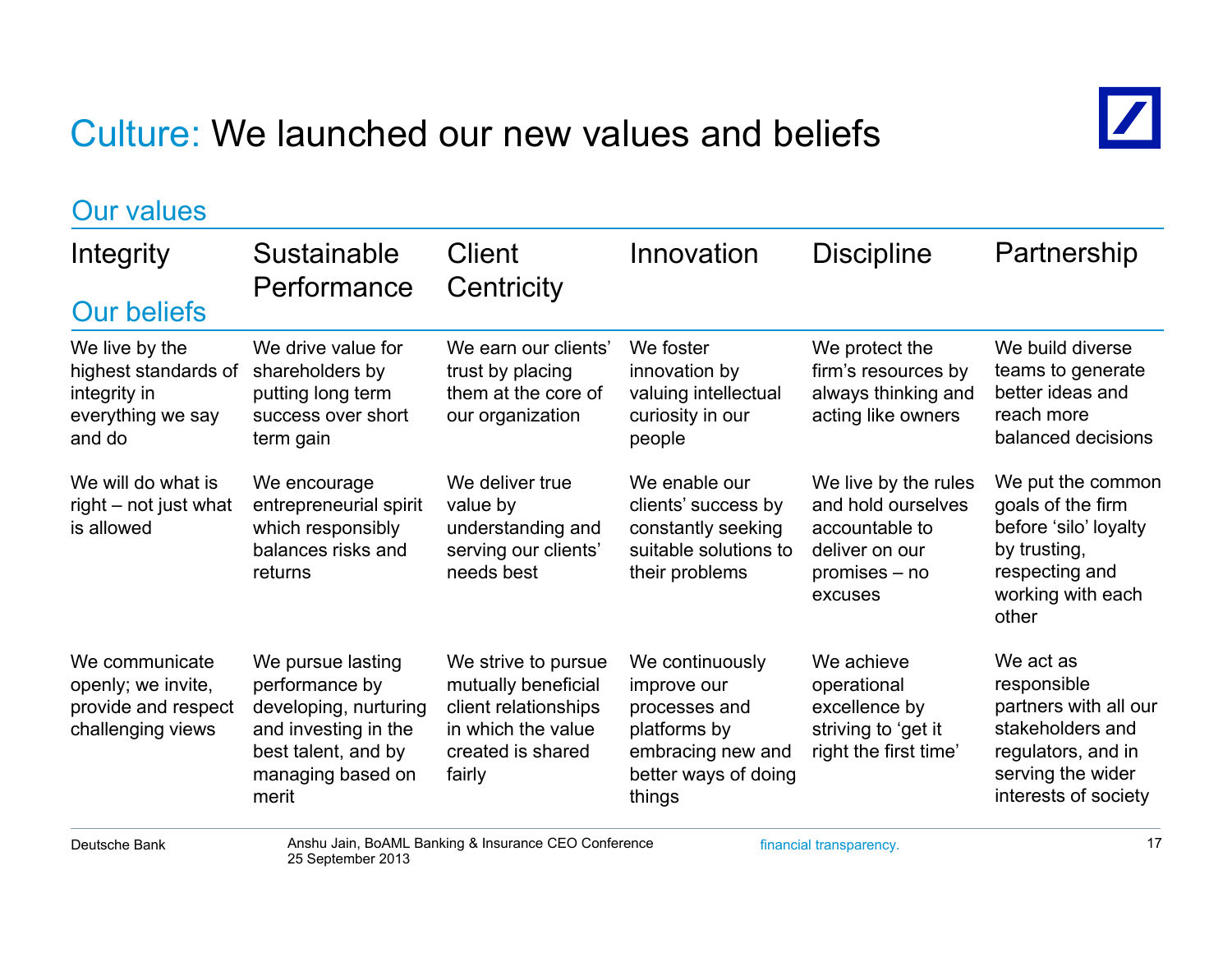Agenda



- 1 The environment
- 2Our journey
- **3 The dividend**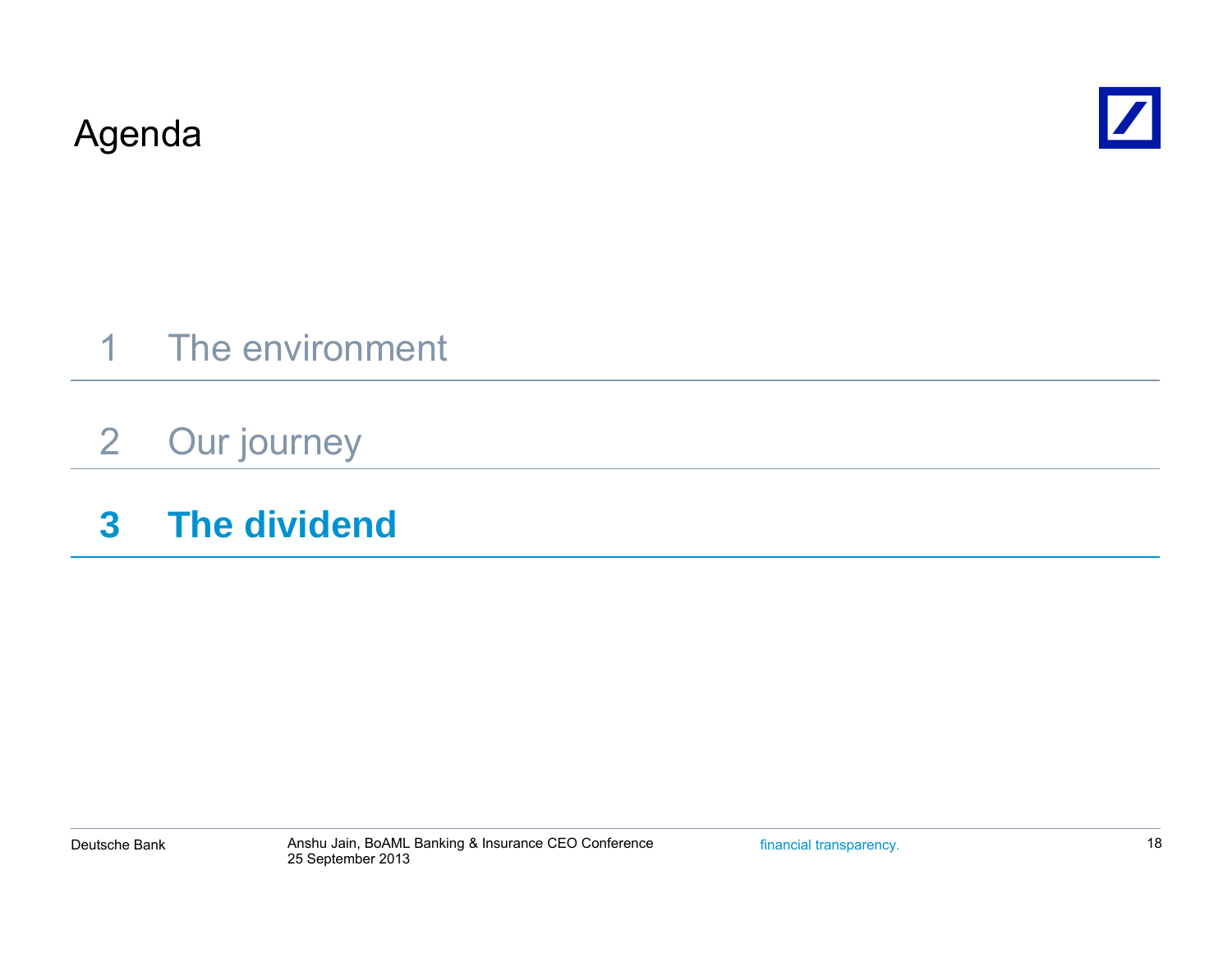## By 2015 Deutsche Bank will emerge as one of a handful of strong global universal banks...

 key models Number of banks<sup>(1)</sup> High standing in their the standing in their their theorem  $\blacksquare$  High standing in their (17)%  $\sim$ 7,300  $\sim$  6,200 Regionally<br> $\sim$ 6,200 focused banks communities and among regulators and public officials Avoidance of rising cost of global complexity 2007 Today **Global** monolines Scale to capture opportunities arising from global trends ks **Example 20 Lack of diversification can lead** — Lack of diversification can lead N b fb kNumber of bansto earnings volatility Broad range of products and services $(18)%$  $\sim$ 8,500  $\sim$ 7,000 Global universal banks Lower costs for customers and the real economy Greater financial stability *Deutsche Bank*2007Today

(1) Based on ECB Monetary Financial Institutions (MFI) data for Belgium, Germany, Greece, Spain, France, Italy, Luxembourg, Netherlands, Austria, Portugal, Finland Source: ECB, Fed

Deutsche Bank

Clear evidence of consolidation.

…with institutions grouping around three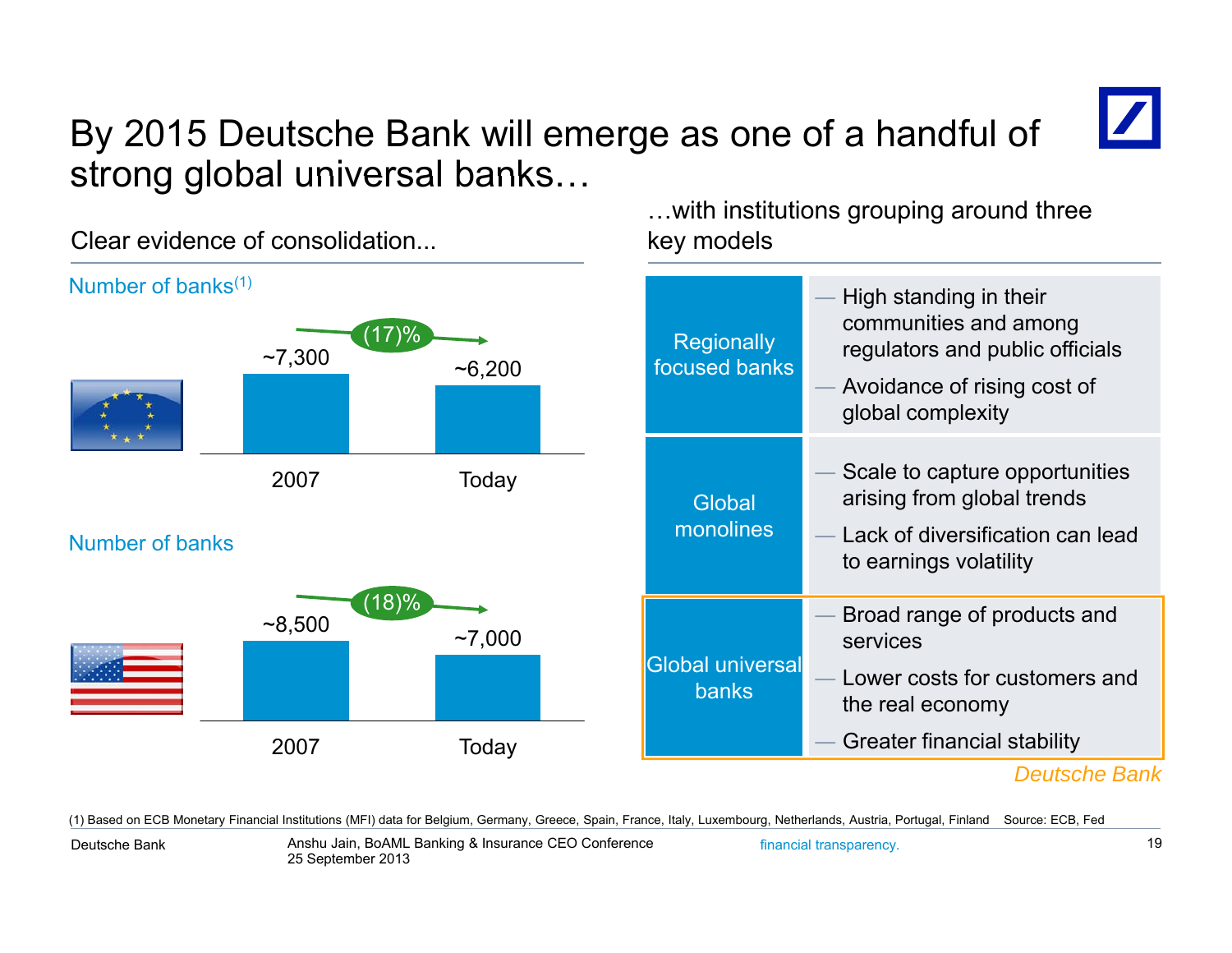### …who are positioned to capture opportunities from future trends

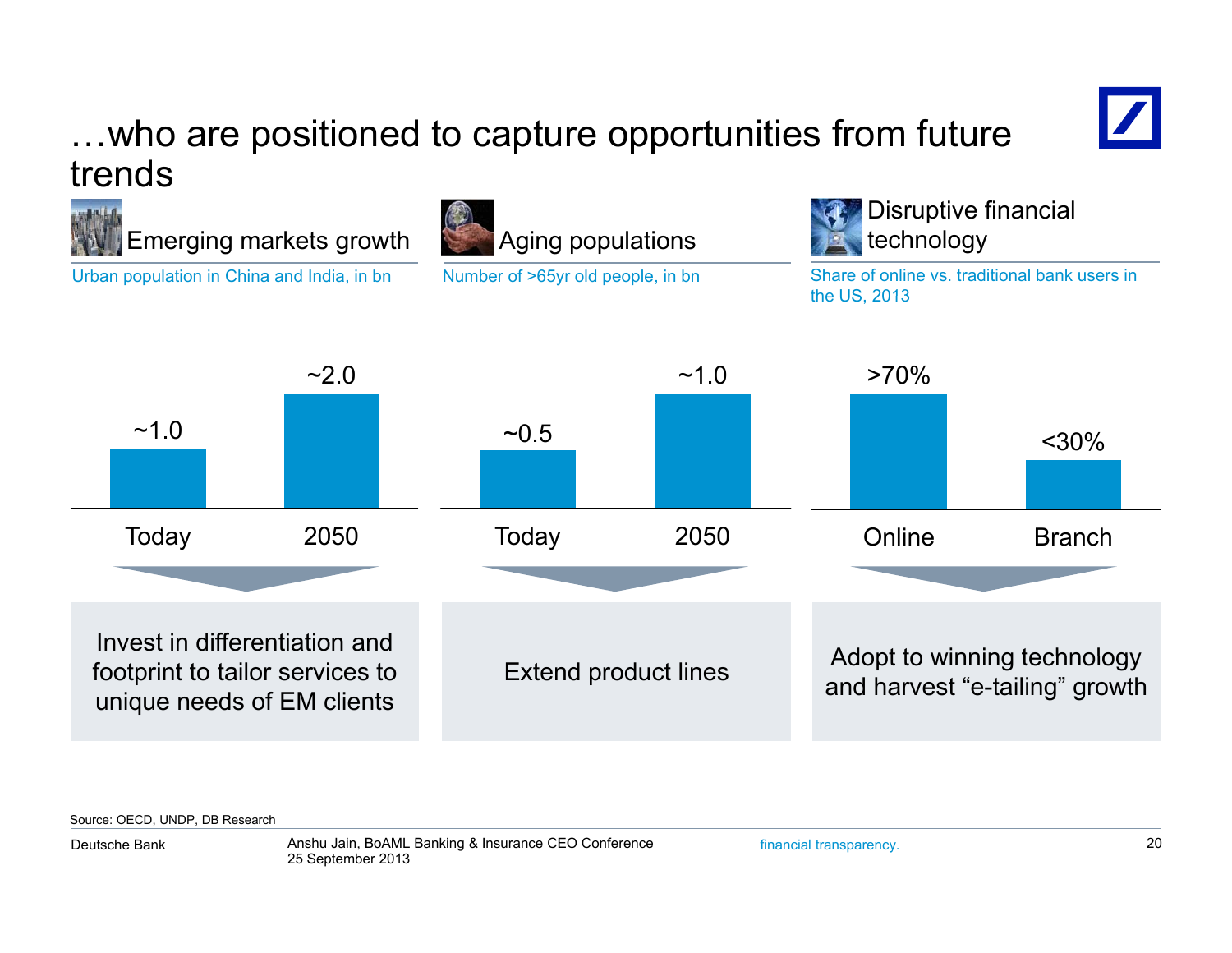## Strategy 2015+: Committed to delivery



The most ambitious and comprehensive reconfiguration of Deutsche Bank in recent times

Market developments and underlying business performance validate Strategy 2015+

Progress achieved on capital and risk reduction, but leverage is a challenge

Near-term measures implemented to lay basis for sustainable cultural change

The leadership team is united in continuing on the path of change and committed to the strategic direction taken